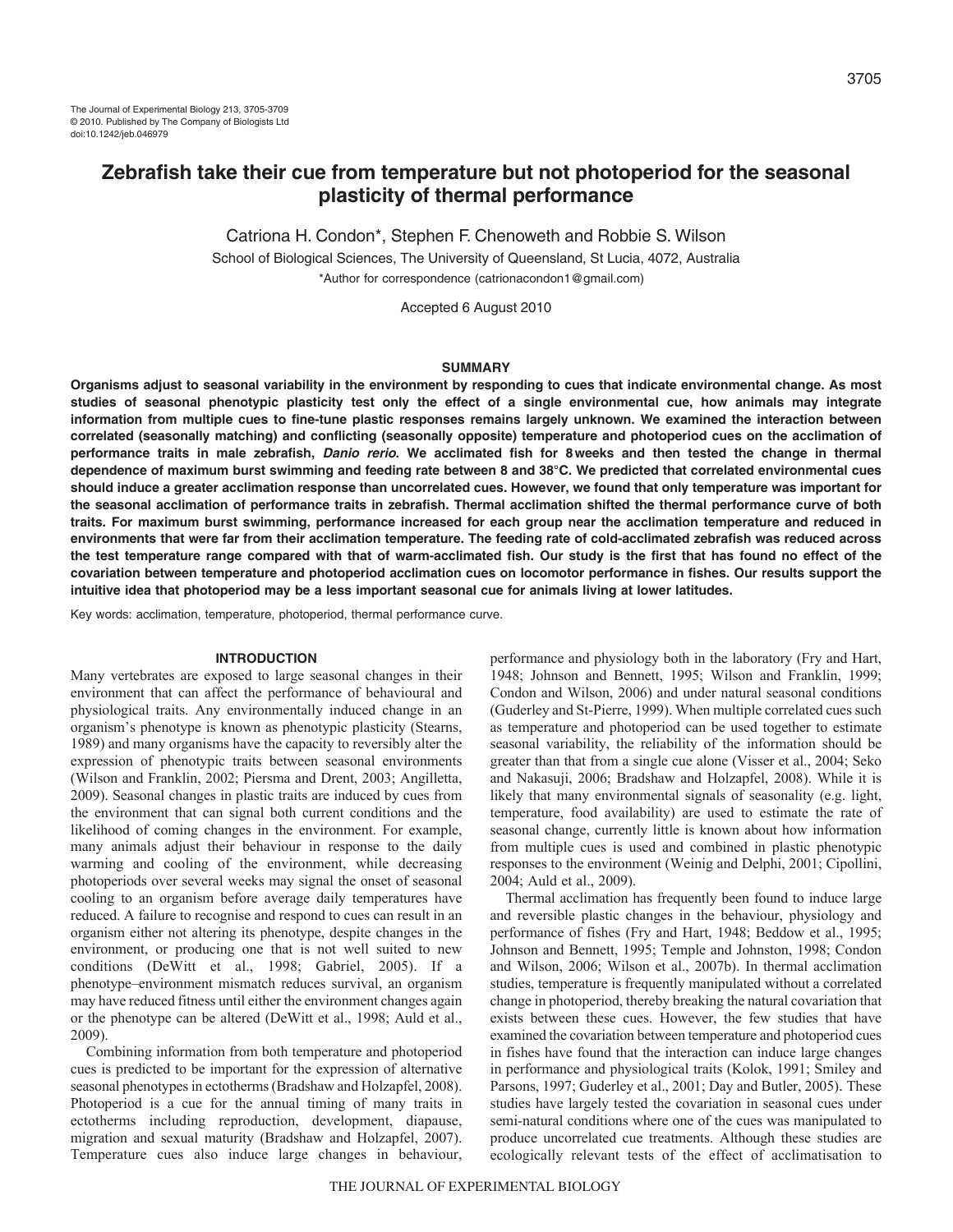seasonality on performance and physiological traits, the direct effect of temperature and photoperiod cues is difficult to determine. By manipulating both temperature and photoperiod cues under controlled conditions, we sought to directly test whether the interaction of multiple cues influences the reversible plasticity of performance traits in the zebrafish, *Danio rerio*.

The zebrafish is a free spawning minnow native to South Asia and has a wide tropical and sub-tropical geographic distribution that extends over eastern India, north to Nepal and across Bangladesh into northern Burma (Laale, 1977). Recent habitat surveys in Bangladesh revealed that zebrafish are typically found in floodplain areas in open, shallow lakes and waterlogged rice fields (Spence et al., 2006). Although this species is an important model organism in developmental biology and genomic research, until recently relatively little was known of zebrafish ecology and behaviour (Spence et al., 2008). We have found that 4weeks of thermal acclimation of *D. rerio* induces large changes in maximum burst swimming performance (C.H.C. and R.S.W., unpublished), but a lack of cold acclimation of sustained locomotor performance has also previously been reported (McClelland et al., 2006). Photoperiod is also known to regulate reproduction and spawning in female *D. rerio* (Spence et al., 2008), while the interaction between the two cues influences factors that can affect endocrine function (Jin et al., 2010).

Here we examined whether the interaction between temperature and photoperiod cues alters the acclimation response of two wholeanimal performance traits (maximum swimming performance and feeding rate) in the zebrafish. We exposed male *D. rerio* to either a sub-tropical winter or a summer temperature (16 or 30°C) and one of three photoperiods (short day, long day or 12h:12h light:dark, L:D). These treatments were used to replicate correlated (seasonally matching) temperature and photoperiod cues, and uncorrelated (seasonally opposite) cues. We also used a standard acclimation treatment where temperature was altered but not photoperiod. After an 8week acclimation period, we examined the thermal dependence of maximum burst swimming performance (*U*max), as a measure of maximum escape velocity, and feeding rate, as a measure of voluntary activity. We predicted that correlated cues would provide increased reliability about seasonal conditions and induce the greatest acclimation response. Uncorrelated temperature and photoperiod cues were predicted to constrain the acclimation response. Finally, we tested the acclimation response of maximum burst swimming velocity and feeding performance as functional traits to examine any differences in the effect of the treatments on the thermal performance of each trait.

#### **MATERIALS AND METHODS**

We purchased 500 zebrafish *Danio rerio* (Hamilton 1822) from a commercial supplier (Bayfish Inc., Narangba, QLD, Australia) and these animals were held in mixed sex groups at a density of  $0.5$  fish  $l^{-1}$ at the University of Queensland for 2 months prior to the beginning of the study. Fish were fed *Artemia nauplii ad libitum* daily throughout the experiment except on days when feeding trials took place. All experiments were authorised by the University of Queensland Animal Ethics Committee (SIB/841/07).

We used a  $2\times3$  factorial design to examine the interaction of temperature and photoperiod on the thermal dependence of performance in 94 male zebrafish. Fish were kept at 16 or 30°C and one of three photoperiod treatments for 8weeks. Previous studies have shown that acclimation responses of whole-animal performance traits in fishes are typically induced by 4–6weeks of exposure to a new environment (Johnston and Lucking, 1978; Hammill et al.,

2004; Wilson et al., 2007a). All animals were housed individually in 3.5l opaque plastic tanks with a 1cm gravel bed and provided with constant aeration. Acclimation tanks were placed in three constant temperature rooms in 100l water baths that were heated with two 60 W glass aquarium heaters (30 $\pm$ 1 $\degree$ C) or were cooled to room temperature (16±1°C). Illumination in each constant temperature room was provided by six ceiling fluorescent bulbs and controlled by automatic timers set to 10h:14h, 12h:12h or 14h:10h L:D regimes. The seasonal temperature  $\times$  photoperiod acclimation treatments were: correlated cues ( $16^{\circ}$ C and  $10h:14h$  L:D,  $N=17$ ; 30°C and 14h:10h L:D, *N*=17), opposite cues (16°C and 14h:10h L:D  $N=12$ ; 30°C and 10h:14h L:D,  $N=17$ ) and two treatments representing a standard lab acclimation procedure (16°C and 12h:12h L:D,  $N=15$ ; 30°C and 12h:12h L:D,  $N=16$ ). Photoperiod and temperature treatments were derived from summer, equinox and winter mean air temperature and day length data from Lucknow, India  $(26°51'0''N, 80°55'0''E)$  within the native range of the zebrafish. Standard length did not differ between groups (range: 25–30 mm, ANOVA:  $F_{5,88}$ =0.4087, *P*=0.8).

## **Thermal dependence of maximum burst swimming performance**

After the 8week acclimation period, the maximum burst swimming velocity (*U*max) of each zebrafish was tested at 10 temperatures between 8 and 38°C. Fish were removed from aquariums and placed into 0.5l plastic containers that were submerged in water baths at the initial test temperature of 26°C for a minimum of 1h prior to the start of burst swimming tests. Burst swimming performance was tested across the temperature range on a single day in the order 26, 14, 10, 32, 34, 8, 20, 36, 29 and 38 (±0.5)°C. Each fish was exposed to the test environment for approximately 1h prior to testing except at the test temperature of 38°C, where they were tested after 15min because of the potentially lethal effects of prolonged exposure to high temperature. Fish that lost the ability to remain upright prior to testing (in either the warm or cold water temperature) were immediately removed from the waterbath and performance was recorded as zero. The temperature order was determined randomly once and all fish underwent the same order of testing. However, the first and last temperatures were not randomised. The first was chosen as intermediate between the levels of the temperature treatments and the last because of the effect of high temperature.

Burst swimming sequences were filmed using a high-speed digital video camera that recorded escape responses inside a swimming arena (30 cm × 20 cm × 5 cm). The temperature of the arena was maintained by the flow of heated or cooled water from a controlled temperature water bath (Heto, CB 8-30E; Allerod, Denmark) through a submersed metal rod. We elicited the startle response by tapping the side of the swimming arena – a stimulus that frequently induced the fish to burst rapidly away using a C-start. Only these C-starts – a stereotypical contraction of all muscle on one side of the fish curving the body into a 'C' shape followed by one or more propulsive tail strokes, used during escape from predators – were analysed (Eaton et al., 1977; Beddow et al., 1995; Temple and Johnston, 1998; Hammill et al., 2004). A high-speed digital camera recording at 200Hz (Redlake Imaging Cooperation, Tucson, AZ, USA) filmed fish ventrally from 1.5m away, capturing the image from a mirror at 45deg beneath the glass-bottomed arena. The central region of the head was digitised and the first 40ms of swimming sequences analysed to determine instantaneous measures of burst swimming velocity. We calculated *U*max by adjusting instantaneous velocity data with a three-point moving average filter (Wilson et al., 2000). At least three C-start responses were recorded and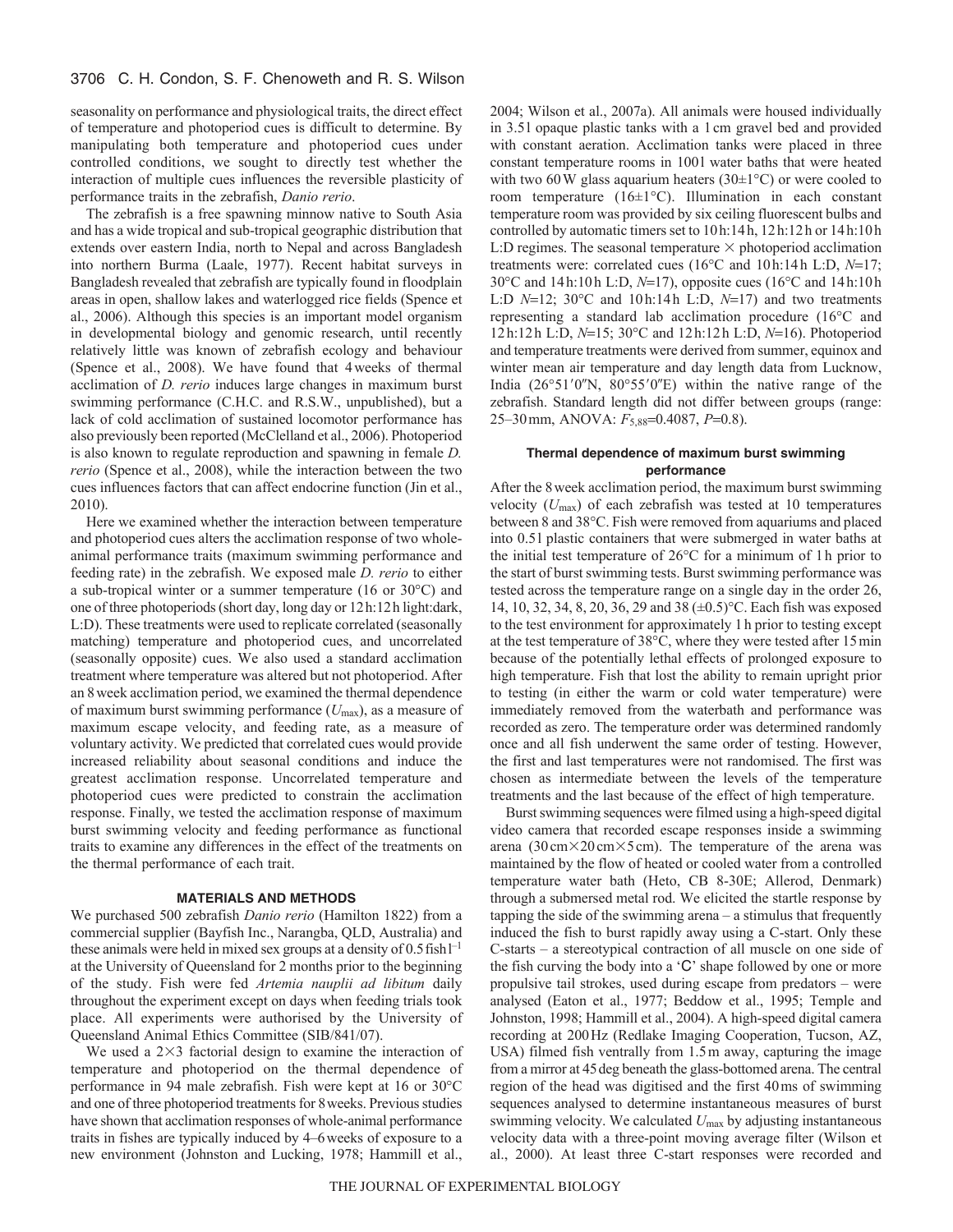analysed for each fish at each temperature. The highest *U*max recorded at each temperature was used to determine the thermal dependence of maximum burst swimming performance for each individual.

#### **Thermal dependence of feeding rate**

One week after the completion of swimming trials, the feeding performance of 69 males was assessed at eight temperatures between 13 and 36°C. As satiation would alter the rate of feeding, all animals were tested at a single temperature on each day with at least 48h between observations. All fish were tested in the random order 22, 30, 15, 36, 34, 13, 28 and 18 (±0.5)°C. Fish were placed in 4l glass observation tanks  $(15 \text{ cm} \times 15 \text{ cm} \times 20 \text{ cm})$  within a temperature controlled room set to the test temperature at least 12h before the commencement of feeding trials. Feeding trials took place over 3weeks and all animals were fasted for 24h prior to testing.

To determine feeding rate, fish were fed live fourth instar *Aedes aegypti* mosquito larvae. *Aedes aegypti* eggs were obtained from a colony within the University of Queensland and hatched and reared at 24°C. *Aedes aegypti* larvae were fed ground fish food pellets (TetraMin Tropical Tablets, Tetra, Melle, Germany) for 5days or until approximately 1cm in length. Ten larvae were added to each observation tank and the feeding behaviour of the fish was observed for 1min. The number of seconds each fish took to eat all of the larvae was recorded. Recordings lasted until all of the larvae were eaten or until 1min had elapsed. Observations were recorded using ETHOM 1.0 (Shih and Mok, 2000) installed on a laptop computer.

#### **Statistical analysis**

Linear mixed effect models were used to analyse thermal performance functions for both performance traits. Acclimation temperature and photoperiod were treated as fixed effects while a random effect of subject was used to account for repeated measurements of an individual's performance across the temperature range. We attempted to fit up to fourth order polynomials for each trait to examine the non-linear relationship of performance as a function of environmental temperature. However, models including fourth order terms did not converge for either burst swimming or feeding performance data. From the linear, quadratic and cubic models that did converge, Akaike's information criterion (AIC) score was used to determine the polynomial model that best fitted our data. All analyses were completed using the MIXED procedure in SAS (Version 9.2, SAS Institute Inc. 2004) and significance was taken at the level of *P*<0.05.

#### **RESULTS**

## **Maximum burst swimming performance**

The thermal dependence of *U*max was skewed and performance increased with increasing temperature in all treatments (Fig.1A). A cubic polynomial model was found to provide the best fit for *U*max performance data. No significant interaction between temperature and photoperiod acclimation was present  $(F_{2,88}=1.00, P=0.37;$ Table1A, Fig.1A). Furthermore, photoperiod alone did not affect burst swimming  $(F_{2,88}=0.26, P=0.77)$ . However, there was a highly significant effect of temperature acclimation treatment on performance  $(F_{1,88}=122.53, P<0.0001)$ . We found that the temperature cue alone induced a large shift in the thermal dependence of *U*max extending the capacity for escape performance of fish into harsher environments close to their acclimation temperature. A significant interaction between the thermal acclimation treatment and the cubic term of the model indicated that different shaped cubic functions were used to predict performance for fish acclimated to 16 and 30°C ( $F_{1,88}$ =108.09,



Fig. 1. (A) Thermal dependence of maximum burst swimming velocity  $U_{\text{max}}$ for male zebrafish Danio rerio acclimated to 16°C (solid lines, filled symbols) and 30°C (broken lines, open symbols) and short day (square), equal (diamond) and long day (circle) photoperiods for 8 weeks. Analysis showed a highly significant effect of acclimation temperature on performance (Table 1:  $F_{1,88}$ =108.09, P<0.0001), whereas photoperiod exposure had no effect on thermal performance  $(F_{2,88}=0.26, P=0.77)$ . (B) Thermal dependence of  $U_{\text{max}}$  in zebrafish showing only the significant difference between acclimation (grey lines) to either 16°C (filled triangles) or 30°C (open triangles). Black lines are the best fitting (cubic) polynomial functions for 16°C acclimated (solid) and 30°C acclimated (broken) treatments. For both graphs, vertical bars represent ±1 s.e.m. of maximum burst swimming performance for each treatment group at each temperature. Where s.e.m. are not visible, they are smaller than the symbol size.

*P*<0.0001; Fig.1B). The width of the thermal performance curve appears to be constrained as increasing performance at one end of the thermal range reduced *U*max at the opposite end for both thermal acclimation treatments.

#### **Feeding rate**

A quadratic model provided the best fit for the thermal dependence of feeding rate. As for burst swimming, we found no effect of photoperiod or of an interaction between temperature and photoperiod on the thermal dependence of feeding rate (photoperiod:  $F_{2,71}$ =0.08, *P*=0.92, interaction:  $F_{2,71}$ =0.66, *P*=0.52; Table 1B, Fig.2A). However, as with burst swimming performance, there was a highly significant effect of acclimation temperature on feeding performance  $(F_{1,71}$ =40.98,  $P<0.0001$ ). Differences in feeding rate induced by thermal acclimation also altered the shape of the quadratic functions fitted to fish acclimated to 16 and 30°C ( $F_{1,71}$ =16.59, *P*=0.0001; Fig. 2B).

#### **DISCUSSION**

Multiple environmental cues are predicted to be important for ectotherms to respond to seasonal changes in the environment (Bradshaw and Holzapfel, 2008). We examined the interaction between correlated (seasonally matching) and conflicting (seasonally opposite) temperature and photoperiod cues on the acclimation of performance traits in male zebrafish. We found that the covariation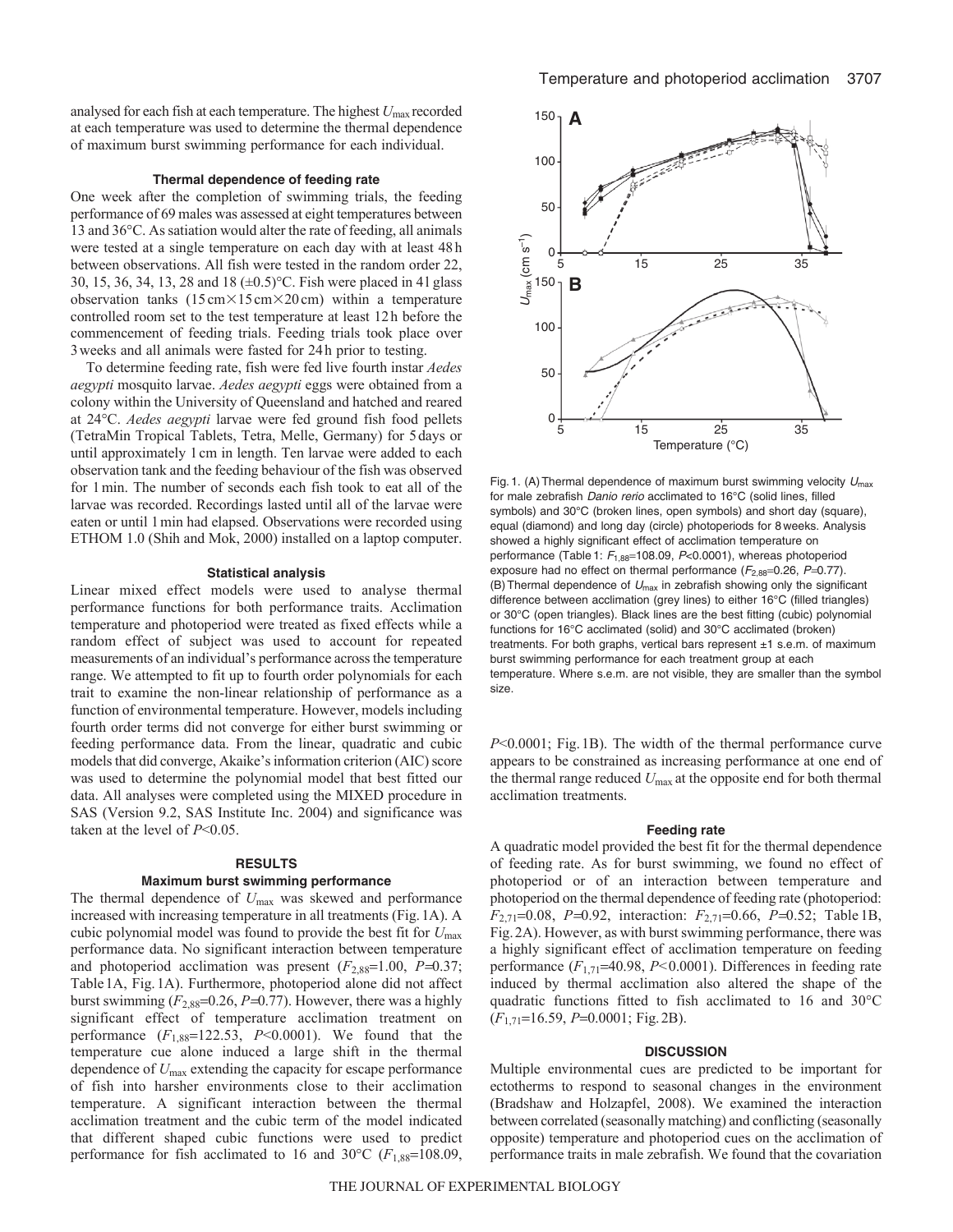# 3708 C. H. Condon, S. F. Chenoweth and R. S. Wilson

between temperature and photoperiod did not affect the thermal dependence of zebrafish maximum burst swimming performance or feeding rate. Photoperiod had no effect at all on the performance of either trait whereas acclimation to temperature treatments induced a large change in performance. Our results contrast with previous studies that have detected either an effect of photoperiod acclimation on locomotor performance or a significant interaction between correlated temperature and photoperiod cues in fishes. Kolok (Kolok, 1991) found that bass (*Micropterus salmoides*) acclimated to both 5 and 10°C and a 12h:12h photoperiod had reduced sustained swimming performance compared with fish acclimated to correlated temperate winter (5°C) and early summer (10°C) temperature and photoperiod cues. However, in the same study photoperiod had no effect on locomotor performance at higher temperatures. Day and Butler (Day and Butler, 2005) saw a similar increase in sustained performance in trout acclimated to correlated rather than uncorrelated seasonal cues at 5 and 15°C. The acclimation of threespine sticklebacks (*Gasterosteus aculeatus*) to 8 and 23°C under natural decreasing photoperiod also decreased growth and burst swimming performance relative to that of fish acclimated to increasing day lengths in spring (Guderley et al., 2001). Tests of physiological traits have found higher oxidative capacity of red muscle in rainbow trout (*Oncorhynchus mykiss*) acclimated to outdoor ponds in winter than in those acclimated in summer (St-Pierre et al., 1998), while a further experiment revealed that acclimation to both cold temperature and short photoperiod induced this response in the same species (Martin et al., 2009). We found a complete lack of photoperiod acclimation in zebrafish despite testing performance as a functional trait for two types of swimming locomotion across a wide thermal range.

Why are temperature and photoperiod cues not used in a coordinated fashion for plasticity of performance traits in zebrafish? Most research in this area to date has used species, such as trout and sticklebacks, from temperate climates, which commonly experience cold winters and mild to extreme summer temperatures (St-Pierre et al., 1998; Guderley et al., 2001). Although photoperiod is a highly stable indicator of long-term average conditions in temperate regions, other seasonal indicators may be equally important at lower latitudes.

Table 1. Mixed effects models testing the independent and combined effects of acclimation temperature and photoperiod on (A) maximum burst swimming performance and (B) feeding rate in Danio rerio

| Effect                                                         | F-value             | P          |
|----------------------------------------------------------------|---------------------|------------|
| (A) Maximum burst swimming performance                         |                     |            |
| Acclimation temperature                                        | $F_{1.88} = 122.53$ | $<$ 0.0001 |
| Photoperiod                                                    | $F_{2.88} = 0.26$   | 0.77       |
| Acclimation temperature $\times$ photoperiod                   | $F_{2.88} = 1.00$   | 0.37       |
| Test temperature $\times$ acclimation temperature              | $F_{1.88} = 92.76$  | < 0.0001   |
| Test temperature <sup>2</sup>                                  | $F_{1.88} = 30.81$  | < 0.0001   |
| Test temperature <sup>2</sup> $\times$ acclimation temperature | $F_{1.88} = 95.39$  | < 0.0001   |
| Test temperature <sup>3</sup>                                  | $F_{1.88} = 80.30$  | < 0.0001   |
| Test temperature <sup>3</sup> $\times$ acclimation temperature | $F_{1.88}$ =108.09  | < 0.0001   |
| (B) Feeding rate                                               |                     |            |
| Acclimation temperature                                        | $F_{1.71} = 40.98$  | $<$ 0.0001 |
| Photoperiod                                                    | $F_{2.71} = 0.08$   | 0.92       |
| Acclimation temperature $\times$ photoperiod                   | $F_{2.71} = 0.66$   | 0.52       |
| Test temperature                                               | $F_{1.71} = 86.13$  | < 0.0001   |
| Test temperature $\times$ acclimation temperature              | $F_{1.71} = 29.71$  | < 0.0001   |
| Test temperature <sup>2</sup>                                  | $F_{1.71}$ =72.74   | < 0.0001   |
| Test temperature <sup>2</sup> $\times$ acclimation temperature | $F_{1.71}$ =16.59   | 0.0001     |
| P-values in bold are significant.                              |                     |            |



Fig. 2. (A)Thermal dependence of feeding rate for male zebrafish, D. rerio, acclimated to 16°C (solid lines, filled symbols) and 30°C (broken lines, open symbols) and short day (square), equal (diamond) and long day (circle) photoperiods for 8 weeks. Acclimation temperature had a highly significant effect on feeding rate ( $F_{1,71}$ =16.59, P=0.001), while no difference was detected between photoperiod treatments  $(F_{2,71}=0.08, P=0.92)$ . (B)Thermal dependence of feeding rate of D. rerio showing only the significant difference between acclimation (grey lines) to either 16°C (filled triangles) or 30°C (open triangles). Black lines are the best fitting (quadratic) polynomial function for 16°C acclimated (solid) and 30°C acclimated (broken) treatments. For both graphs, vertical bars represent ±1 s.e.m. of feeding rate for each treatment group at each temperature. Where s.e.m. are not visible, they are smaller than the symbol size.

Zebrafish are native to sub-tropical areas of South Asia and do not experience as large a variability in photoperiod as fish from higher latitudes. We suggest that because of the geographical distribution and floodplain habitat of zebrafish (Spence et al., 2006), other environmental cues such as rainfall may be more reliable cues for the seasonal plasticity of performance traits in this species. Additionally, photoperiod may be a more important long-range predictor for upcoming environmental change when the length of the warm summer season is far reduced in temperate species compared with tropical organisms. Annual changes in photoperiod are often thought to be too small to induce plasticity in tropical organisms; however, equatorial birds have been shown to use slight variation in photoperiods as cues for seasonal activity (Hau et al., 1998; Hau, 2001). A lack of photoperiod response has also been found in the activity level of subtropical turtles; however, differences between seasonal temperature and photoperiod responses were found in several cardiovascular and metabolic traits (Southwood et al., 2003). While we found no effect of photoperiod on whole-animal performance in zebrafish, it would be interesting to explore whether differences in the photoperiod treatments could be detected in physiological traits that underlie locomotor performance in this species.

As a result of choosing a tropical study species, our summer and winter appropriate acclimation temperatures were much higher than those used in past research. The cold acclimation temperature of 16 $\rm{°C}$  used in this study was approximately  $\pm$ 1 $\rm{°C}$  from the summer acclimation temperature used for some temperate species (St-Pierre